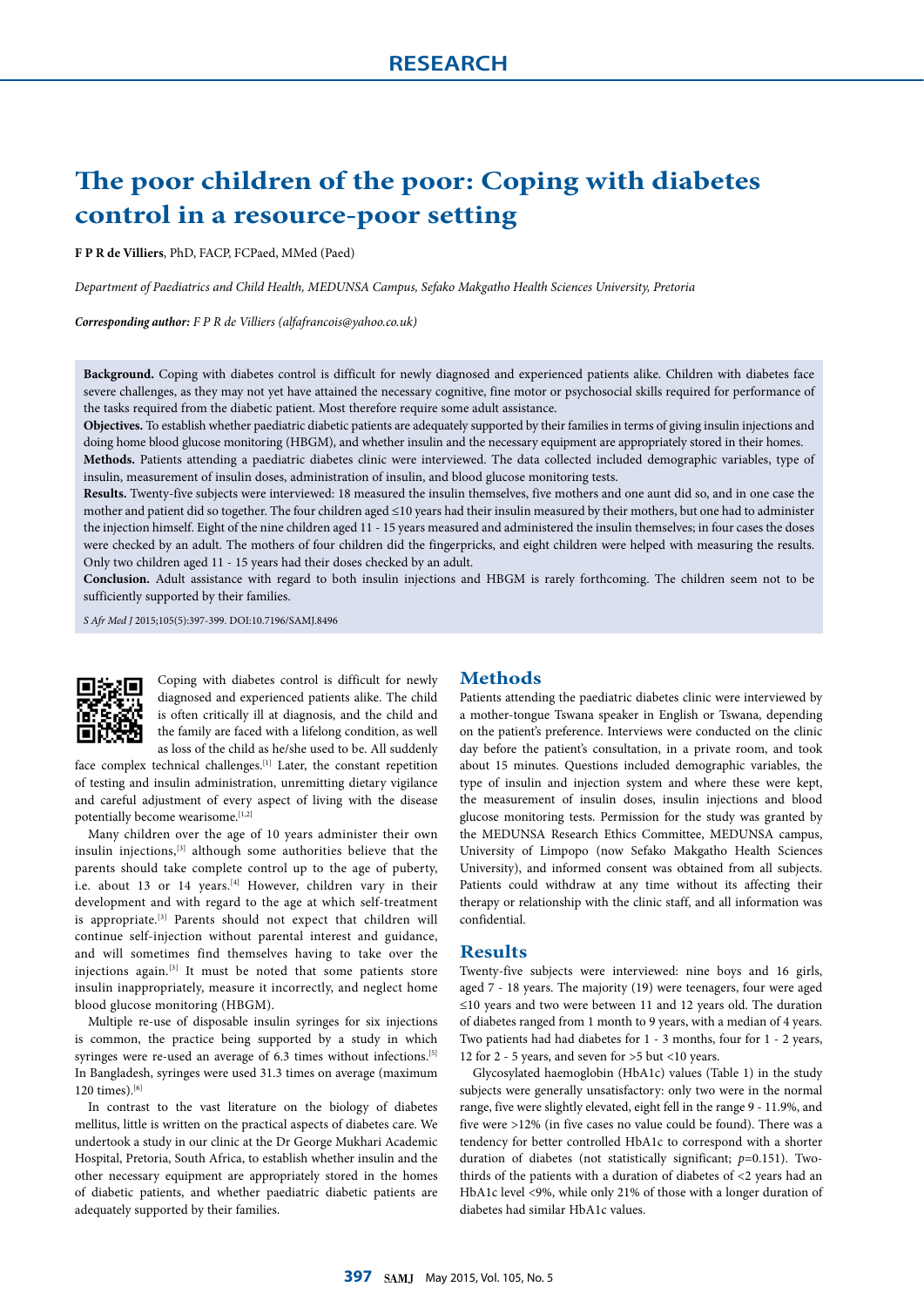The majority of the patients (20, 80%) were on twice-daily injections with a premixed insulin formulation (Actraphane); this included all the preteens. Four patients administered three injections per day: Actraphane before breakfast, soluble insulin (Actrapid) before supper, and isophane insulin (Protaphane) at 21h00, and only one was on a basal-bolus regimen (isophane insulin at 21h00 hours, with soluble insulin boluses before each meal).

All the households had a refrigerator, and none stored insulin in the freezer compartment. At night 88% of the subjects kept the insulin in the refrigerator, while more than half (56%) did so during the day (Table 2). Nine of the subjects (36%) usually carried their insulin with them during the day, while 12 (48%) never did so (Table 3). Eight of those who usually carried the insulin with them replaced it in the fridge on returning home. Three of the patients who were on three injections a day did not take insulin to school; only one on triple injections and the one on basal-bolus therapy did so.

Eighteen of the 25 patients measured the insulin themselves, while five mothers did so. In one case the duties were shared between the mother and the child, and in the last, an aunt measured the insulin. The four children who were aged 10 years or younger were assisted by their mothers, but one of these had to administer the injection himself. Eight of the nine children aged between 11 and 15 years measured and administered the insulin themselves; in four cases the doses were checked by an adult. Altogether, 18 children measured the insulin themselves and 20 administered the injection themselves; in all cases the doses were never checked. In only seven cases were the doses ever checked by another (Table 4).

Regarding HBGM (Table 5), 14 subjects did fingerpricks themselves. The mother did this in four cases, and one child assisted his mother. About a quarter of the sample (six patients) did not perform HBGM at all. Measuring and recording the results followed approximately the same pattern: only five of the 19 patients were assisted by an adult in the fingerpricks, eight with measuring the results, and four with the recording of their results.

Blood glucose control, as measured by HbA1c values, was compared between the children who had some assistance (in injection, HBGM or both) against those who had no help. There was no statistically significant difference between the two groups.

The measurement of insulin was demonstrated to the interviewer by 11 of

# **Table 1. HbA1c values correlated with duration of diabetes\***

**Table 2. Where the patients kept their diabetic equipment**

|                 | $HbA1c$ (%)    |              |               |        |            |
|-----------------|----------------|--------------|---------------|--------|------------|
| Duration        | <7, n          | $7 - 8.9, n$ | $9 - 11.9, n$ | >12, n | Total, $n$ |
| $1 - 3$ months  | $\mathbf{0}$   | $\mathbf{0}$ | $\Omega$      |        |            |
| $1 - 1.9$ years | 2              | 2            | $\mathbf{0}$  |        | 5          |
| 2 - 5.9 years   | $\mathbf{0}$   |              | 5             | 2      | 8          |
| $6 - 10$ years  | $\mathbf{0}$   | 2            | 3             |        | 6          |
| Total           | $\overline{2}$ | 5            | 8             | 5      | 20         |

\*No HbA1c values available for 5 patients.

|                                      | <b>Needles</b><br><i>n</i> subjects $(\%)$ | <b>Syringes</b><br><i>n</i> subjects $(\%)$ | Other diabetic equipment<br><i>n</i> subjects $(\%)$ |
|--------------------------------------|--------------------------------------------|---------------------------------------------|------------------------------------------------------|
| Bedroom                              | 11(44)                                     | 4(16)                                       | 9(26)                                                |
| Kitchen                              | 2(8)                                       | 1(4)                                        | 2(8)                                                 |
| Refrigerator                         | $\overline{\phantom{0}}$                   | 14(56)                                      | $\overline{\phantom{0}}$                             |
| Dining room                          | 1(4)                                       | 1(4)                                        | 1(4)                                                 |
| Cupboard                             | 5(20)                                      | 1(8)                                        | 4(16)                                                |
| Wardrobe                             | 3(12)                                      | 2(4)                                        | 3(12)                                                |
| Drawer                               | 1(4)                                       | 1(4)                                        |                                                      |
| Box                                  | 1(4)                                       | $\overline{\phantom{a}}$                    | 1(4)                                                 |
| Cooler bag                           | 1(4)                                       | 1(4)                                        | 1(4)                                                 |
| N/A                                  |                                            | $\overline{\phantom{0}}$                    | 4(16)                                                |
| Total                                | 25(100)                                    | 25(100)                                     | 25(100)                                              |
| $N/A$ = no regular place of storage. |                                            |                                             |                                                      |

#### **Table 3. Insulin storage**

|                                      | Overnight<br><i>n</i> subjects $(\%)$ | Daytime<br><i>n</i> subjects $(\%)$ |
|--------------------------------------|---------------------------------------|-------------------------------------|
| Refrigerator                         | 21(84)                                | 14 (56)                             |
| Box                                  | 1(4)                                  | 2(8)                                |
| Kitchen                              | 1(4)                                  | 1(4)                                |
| Other                                | 2(8)                                  | 1(4)                                |
| $Carry* plus fridge$                 | $\mathbf{0}$                          | 6(24)                               |
| Cooler bag plus fridge               | $\mathbf{0}$                          | 1(4)                                |
| Total                                | 25(100)                               | 25(100)                             |
| *Take to school or leisure activity. |                                       |                                     |

the mothers, and in all cases technique was appropriate.

## **Discussion**

Our clinic serves a periurban, lower socioeconomic, black African population. It is assumed, given the absence of reliable prevalence data, that type 1 diabetes is uncommon in black South Africans. In Tanzania, the annual incidence of type 1 diabetes in children was 1.5/100 000.[7] Accordingly, the relatively small number of patients with type 1 diabetes in our clinic is not surprising.

Our patients' high HbA1c values reflect the lack of resources afforded diabetes mellitus at our hospital. The only diabetes educator in the hospital has more duties elsewhere than in the endocrinology service. It has been challenging to obtain analogue insulins, and we have not been allowed to use insulin pumps. Blood glucose testing strips are all too frequently out of stock. These challenges affect the choice of insulin therapy for our patients.

Giving premixed insulins twice a day is clearly not appropriate for the majority of patients, most of whom should be on